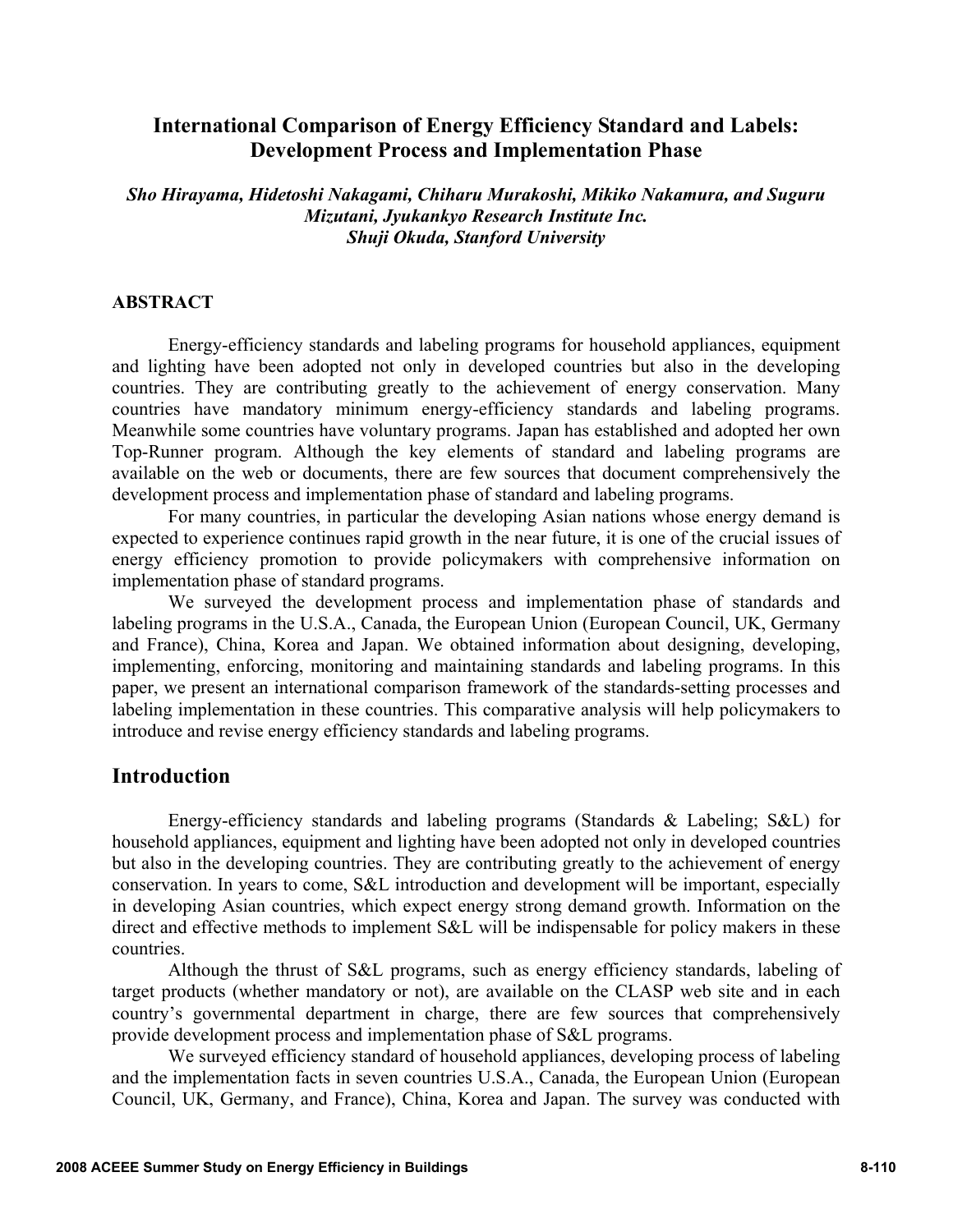policy makers, business persons in charge and researchers in each country, interviews with manufacturers and published documentation. We collected information country by country about the organization responsible and their role, the process of planning, compliance with standards, surveillance and revision of standard.

# **International Comparison of Energy Efficiency Standards and Target Products**

Energy-efficiency standards for equipment and appliances are Minimum Energy Performance Standard (MEPS) except for Japan. The sale of products that meet a standard is regulated in most countries. In the case of Japan, however, the Top Runner approach is unique. While energy efficiency standards are mostly mandatory, voluntary standards are included in part.

Labeling is performed with the minimum and mandatory standard in most countries. By this system, the high efficiency in a market as a whole is attained by limiting labels only to what exceeds the minimum requirement. In this case, no matter whether the labeling system is voluntary or mandatory, labeling has an important meaning and a lot of countries adopt an efficiency grading system so as to make the difference in efficiency among products clearly recognized. On the other hand as in Japan, when setting a Standard Value as efficiency of the highest in the market, whether this is cleared or not has the most important meaning. Therefore, the importance degree of grade display is largely different depending on whether the standard is of minimum efficiency or of the top-runners.

| Country        | <b>Program Type</b> | <b>Target Product</b>                                                                |  |  |
|----------------|---------------------|--------------------------------------------------------------------------------------|--|--|
| EU             | Mandatory           | Refrigerators, Freezers, Refrigerator-freezers, Ballasts (Magnetic), Boilers (Gas)   |  |  |
|                | Voluntary           | 11 products including Clothes Washers, Dishwashers, Audio Equipment, Water           |  |  |
|                |                     | Heaters (Electric), TVs, VCRs and/or DVDs, Motors (3-phase Induction), etc.          |  |  |
|                | Under               | 21 products including Boilers, Water heaters, PCs, Imaging equipment, TVs,           |  |  |
|                | consideration       | Battery Chargers, External Power Supplies, Dishwashers, Washing Machines, etc        |  |  |
| <b>USA</b>     | Mandatory           | 22 products including Refrigerators, Freezers, Refrigerator-freezers, RACs, Boilers, |  |  |
|                |                     | Clothes Washers, Clothes Dryers, Ballasts, Passenger cars, etc.                      |  |  |
|                | Voluntary           | Cooktops and Ranges/Ovens, Microwave Ovens                                           |  |  |
|                | Under               | 8 products including Battery Chargers, External Power Adapters, Transformers,        |  |  |
|                | consideration       | Dehumidifiers, Vending Machines, Ceiling Fan Light Kits, etc                         |  |  |
| Canada         | Mandatory           | 35 products including Refrigerator-freezers, Central ACs, RACs, Clothes              |  |  |
|                |                     | Washers/Dryer, Ballasts, Boilers, Heaters, Heat Pumps, Furnaces, Computers, etc      |  |  |
| China          | Mandatory           | 26 products including Ballasts, Refrigerator-freezers, Central ACs, CFLs, Clothes    |  |  |
|                |                     | Washers, TVs, Irons, RACs, Rice Cookers, Transformers, Passenger cars, etc.          |  |  |
|                | Under               | 12 products including Boiler, Water Heaters (Electric), Commercial refrigerator,     |  |  |
|                | consideration       | Cooktops and Ranges/Ovens, Copiers, Set-top Boxes, Multi connected ACs, etc          |  |  |
| South<br>Korea | Mandatory           | 21 products including Refrigerator-Freezers, Kim-chi Refrigerators, RACs, Clothes    |  |  |
|                |                     | Washers, Fluorescent Lamps, Rice Cookers, Passenger cars, etc                        |  |  |
| Japan          | Mandatory           | 21 products including Refrigerators, Freezers, RACs, Fluorescent Lights, TVs,        |  |  |
|                |                     | DVD Recorders, Electric Rice Cookers, Electric Toilet Seats, Passenger cars, etc.    |  |  |

**Table1. Types of Energy-Efficiency Standard Programs and Target Products** 

Canada is the country with the most numerous target products with energy efficiency standards with around 35 target products. It is followed by China with 26, the U.S. with 22, South Korea with 21, and Japan with 21. Although the number of target products of EU is as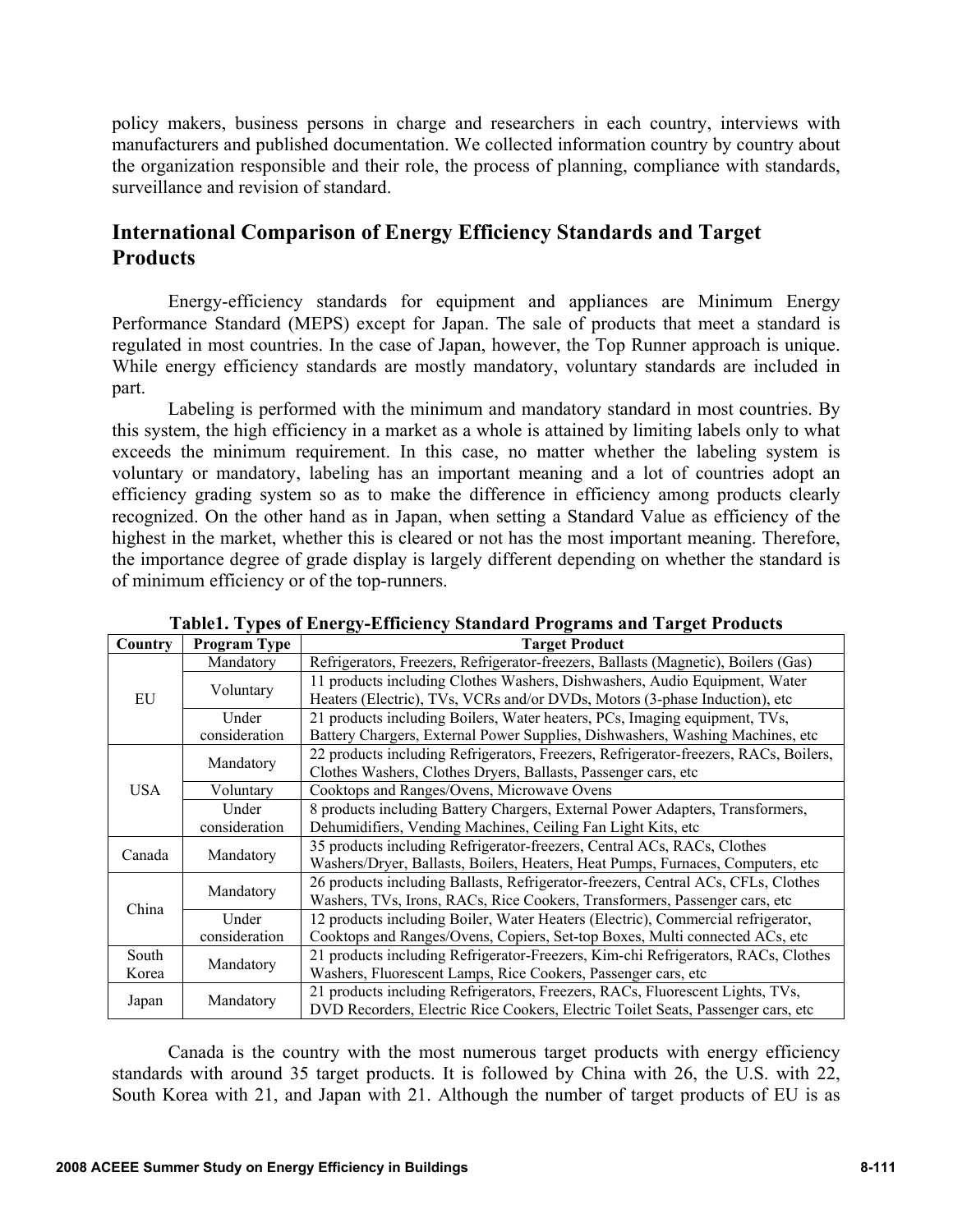small as 5 for present, it developing proposal to add a range of new items through the Energy Using Products Directive. The appliances most commonly specified as target products are refrigerators, air-conditioners, lights, fluorescent lamps and ballasts.

Generally, target products covered by energy efficiency standards are those appliances that are used widely in each country, which may partly explain the low coverage in the EU at this stage. On the other hand, in the developing Asian countries, introduction of energy efficiency standards is spreading, and many appliances have been already specified as target products in China. It reflects the growth of home electronics and the associated increase of energy consumption, particularly in China. The number of target products is likely to be increased further.

# **International Comparison of Labeling Programs, Label Types and Target Products**

| Country    |                             | <b>Label Type and Name</b>       | <b>Target Product</b>                                                                                           |
|------------|-----------------------------|----------------------------------|-----------------------------------------------------------------------------------------------------------------|
| EU         | Mandatory                   | EU Energy Label                  | 21 products including Boilers, Refrigerator-freezers, RACs,                                                     |
|            |                             | (Comparative)                    | Clothes Dryers, Clothes Washers, Clothes Washers/Dryer, etc                                                     |
|            | Voluntary                   | EU Eco-Label                     | 9 products including Clothes Washers, Computers, TVs,                                                           |
|            |                             | (Endorsement)                    | Dishwashers, Fluorescent Lamps, Refrigerator, etc                                                               |
|            |                             | <b>EU Energy Star</b>            | Computers, Copiers, Fax Machines, Monitors, Printers, Scanners                                                  |
|            |                             | (Endorsement)                    |                                                                                                                 |
| <b>USA</b> | Mandatory                   | <b>Energy Guide</b>              | 17 products including Ballasts (Electronic), Boilers, Central AC,                                               |
|            |                             | (Comparative)                    | Clothes Washers, RACs, Refrigerator-freezers, etc.                                                              |
|            | Voluntary                   | <b>Energy Star</b>               | 47 products including Battery Chargers, Ceiling Fans, CFLs,                                                     |
|            |                             | (Endorsement)                    | Clothes Dryers, Computers, Laptops, MFDs, Monitors, etc                                                         |
| Canada     | Mandatory                   | EnerGuide                        | 15 products including Refrigerator-freezers, Clothes                                                            |
|            |                             | (Comparative)                    | Washers/Dryer, Cooktops and Ranges/Ovens, RASs, etc                                                             |
|            | Voluntary                   | <b>Energy Star</b>               | 48 products including Battery Chargers, Ceiling Fans, CFLs,                                                     |
|            |                             | (Endorsement)                    | Computers, Dehumidifiers, TVs, VCRs, Monitors, etc                                                              |
|            | Mandatory                   |                                  | Central ACs, Clothes Washers, Freezers, RACs (Window),                                                          |
| China      |                             | China Energy Label               | Refrigerator, Refrigerator-freezers, Self-ballasted Fluorescent                                                 |
|            |                             | (Comparative)                    | Lamps, High Pressure Sodium Lamps, Small and medium Three-                                                      |
|            |                             |                                  | phase Asynchronous Motors                                                                                       |
|            | Voluntary                   | <b>Energy Conservation</b>       | 35 products including Ballasts, Central ACs, CFLs, Clothes                                                      |
|            |                             | Certification Label              | Washers, TVs, Fluorescent Lamps, RACs, Rice Cooker, etc                                                         |
|            |                             | (Endorsement)                    |                                                                                                                 |
|            | Mandatory                   | <b>Energy Efficiency</b>         | 20 products including Dishwashers, Drum washing machines,                                                       |
|            |                             | Label (Comparative)              | Kim-chi Refrigerators, RACs (Split), Passenger cars, etc                                                        |
|            | Voluntary                   | High-efficiency                  | 34 products including Ballasts (Electronic/Magnetic), Boilers                                                   |
|            |                             | <b>Equipment Label</b>           | (Gas), CFLs, Fluorescent Lamps, Pumps, etc.                                                                     |
| South      |                             | (Endorsement)                    |                                                                                                                 |
| Korea      |                             | Energy Saving Label              | 20 products including Battery Chargers, Bidets, Computers,                                                      |
|            |                             | (Endorsement)                    | Copiers, Cordless Phones, TVs, VCRs and/or DVDs, etc<br>17 products including TVs, VCRs, audio, DVDs, Microwave |
|            | Mandatory<br>(from<br>2009) | Energy saving mark               |                                                                                                                 |
|            |                             | (Endorsement)<br>/ Warning label | Oven, set top box, Computers, etc                                                                               |
|            |                             | (Dis-Endorsement)                | (This labeling program is conducted with 1-Watt standby power<br>program.)                                      |
| Japan      | Mandatory                   | <b>Energy Saving Label</b>       |                                                                                                                 |
|            |                             | (Comparative)                    | RACs, Refrigerator-freezers, TVs                                                                                |
|            |                             | <b>Energy Saving Label</b>       | 20 products including Toilet Electric Seats, VCRs, DVDs, Rice                                                   |
|            |                             | (Endorsement)                    | Cooker, Microwave Ovens, Hard-disk drives, etc                                                                  |
|            | Voluntary                   | <b>Energy Star</b>               | Computers, Copiers, Fax Machines, Hard-disk drives, Monitors,                                                   |
|            |                             | (Endorsement)                    | MFDs, Scanners                                                                                                  |
|            |                             |                                  |                                                                                                                 |

**Table2. Type of Labeling Programs and Target products**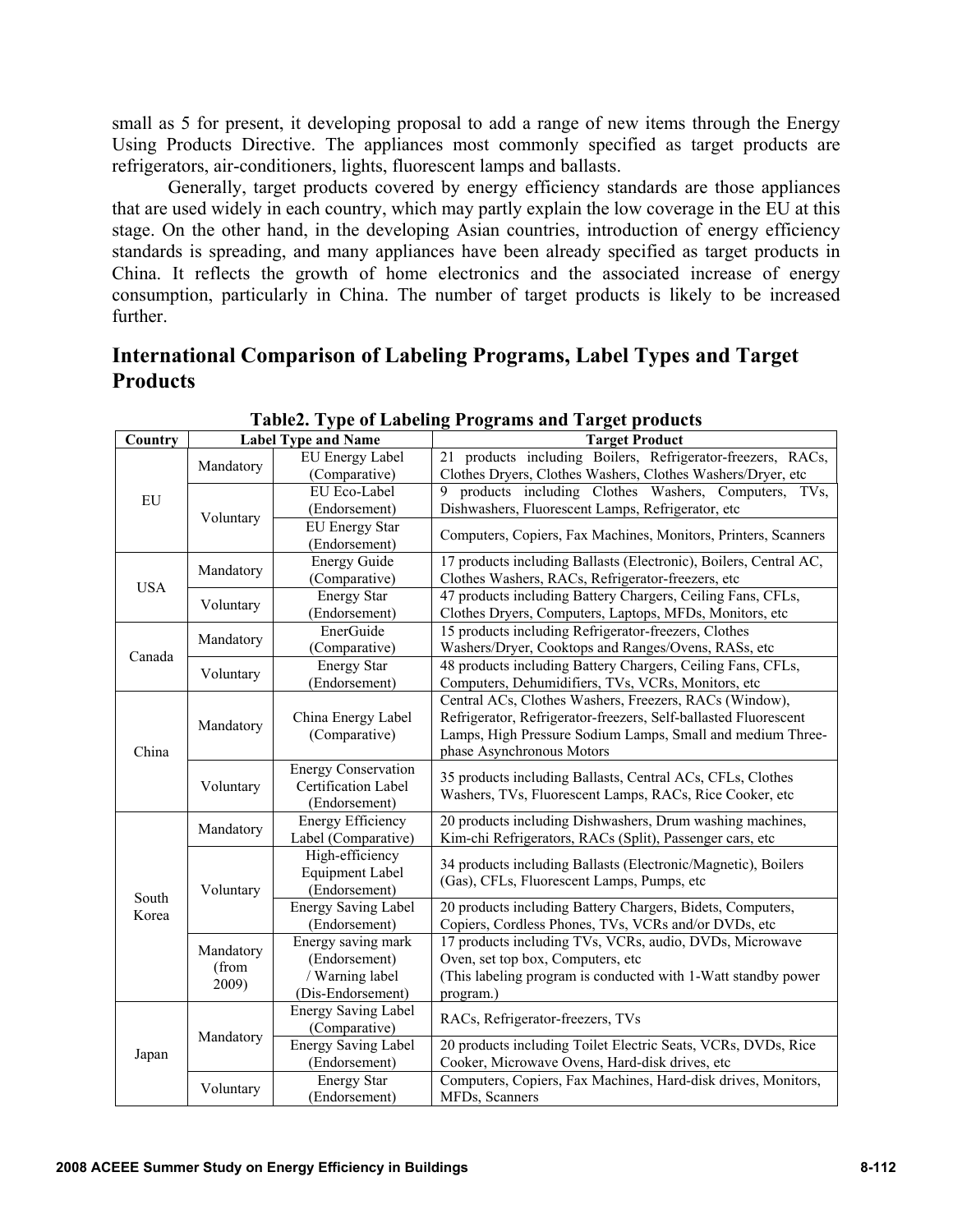There are two major kinds of labeling systems, comparative labels, which enable the comparison of energy efficiency among the products of same type on the market, and endorsement labels, which identify products that exceed a fixed energy efficiency level.

Comparative labels are often used together with energy efficiency standards. Display of the label is mandatory in almost all the countries that have adopted them. Number of target products is small compared with endorsement labels in many cases.

On the other hand, endorsement labels are mostly a voluntary system (they are designed to only cover the top performers) and manufacturers need to receive attestation in posting of labels by a disinterested organization. ENERGY STAR represents endorsement labels. It was developed in the U.S. and adopted in EU, Canada, and Japan.

# **Developing Process of Standard System and Its Implementation Phase in Each Country**

#### **EU Standards Development Process**

The Directorate General Energy and Transport (DG TREN) of the European Commission takes charge of developing both Minimum Energy Performance Standards (MEPS) and labeling standards. It is implemented by each country's organization in charge, reflecting the requirements of the EU Directive.

On selection of the target products, priority is given to those products with a large potential for efficiency improvement. Data is collected country by country, and is submitted to the European Commission. For example, in France, manufacturers are responsible for measurement of data. Household Appliance Manufacturer Association (GIFAM) collects the data. Environment and the Energy Management Agency (ADEME) compiles that data and submits them to the European Commission. Private-sector research institutions or European Commission (EC) uniquely performs analysis used for decision. In the determination of a Standard Value, the representatives of each country and the representatives of specialist and industrial field gather and discuss this issue. The committee classifies each item into three categories (mandatory standard, labeling program, voluntary standard).

In the case of the EU, it was pointed out that development of mandatory efficiency standard took too long, since EU Parliament approval was needed for each new product. However, "comitology" procedure was introduced recent years, aiming to speed up standard development procedure. It is a process by which the European Commission forms a technical regulation committee consisting of representatives of member nations which make decisions on each product and adopts tense as European Commission directives, thus, succeeded in skipping the deliberation process of Parliament or an executive board.

In late years, a problem was pointed out in the "comitology" procedure. As a result, it was amended by giving the European parliament an authority of scrutiny and veto. However, this revision which makes the process more time consuming, may damage a merit of "comitology" characterized by its swiftness.

Directive 2005/32/EC on the eco-design of Energy-using Products (EuP) was adopted in 2005. EuP is the world's first law that stipulates manufactures to reduce the energy consumption and other negative environmental impacts at the design stage. MEPS are to be integrated into EuP. It is said that standard levels are revised in the framework of EuP.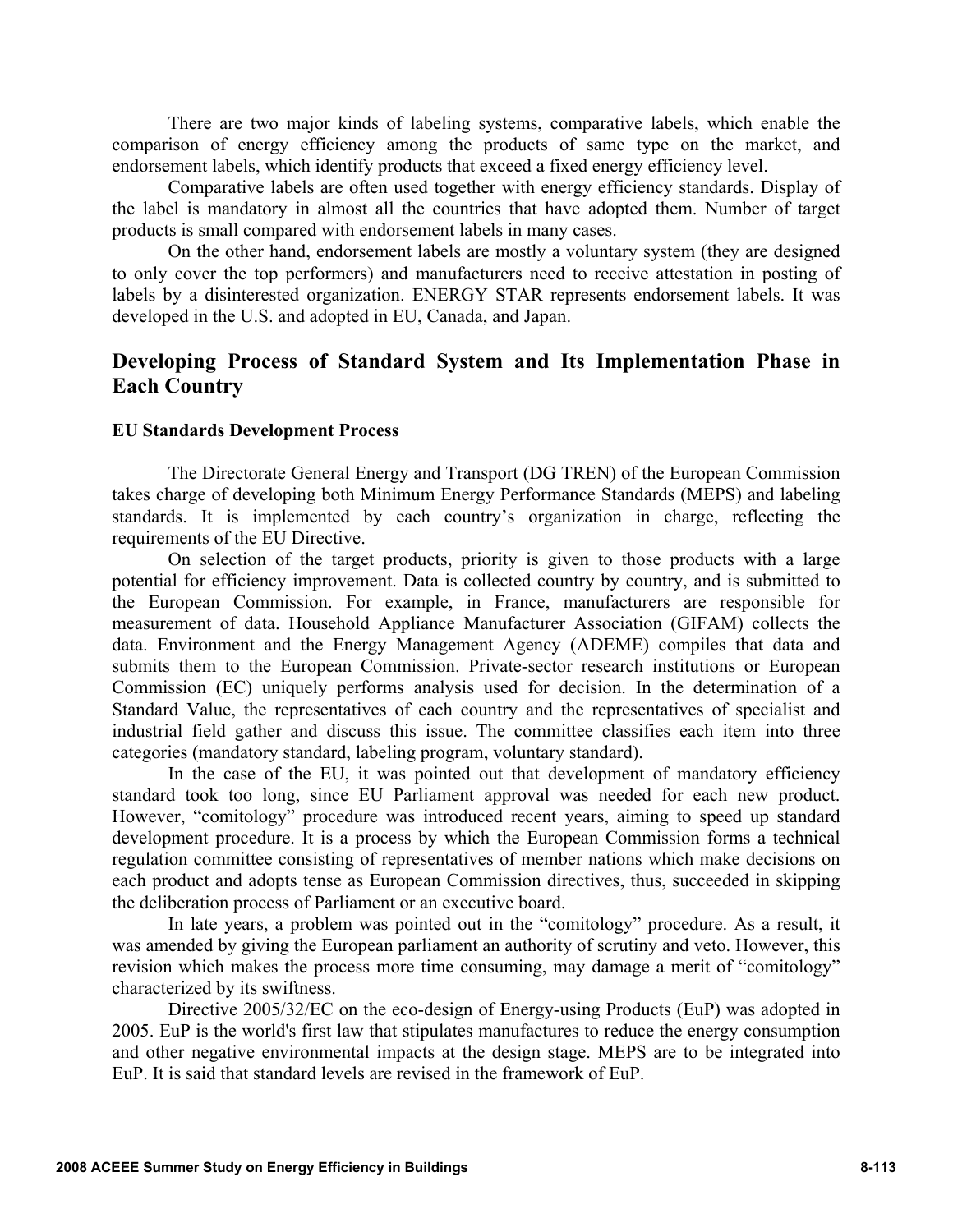



## **Standard Implementing Phase**

Efficiency standards are imposed on manufacturers through regulation. Manufacturers are responsible for conducting measurements and the application is based on self-authorization. The obligation of labeling is imposed on both manufacturers and retailers. The manufacturers are obliged to supply labels in packaging at the time of shipment, and retailers are obliged to affix labels only on the products currently exhibited at retail outlets. Each country has its own language fiche with is affixed next to the technical strip with indicates the energy consumption and performance.

According to interview organization concerned, surveillance and auditing are mutually practiced among manufacturers and these functions well as to ascertain standard conformity. For example, if a highly efficient product is placed on sale by a certain manufacturer, competitors will test it to check whether it conforms to the standard. Since implementation of conformity is left to each country, it varies by country, In the case of France, the inspection system is deployed by which inspectors patrol and check dealers in order to supervise that products on the market have energy labels correctly displayed.

## **The U.S.A. Standard Development Process**

Department of Energy (DOE) is legally obliged to carry out decision of the U.S. energy efficiency standard. ENERGY GUIDE label (comparison label) is managed by the Federal Trade Commission (FTC), and ENERGY STAR program label, by DOE and Environmental Protection Agency (EPA).

Many organizations participate in the development of efficiency standards in the U.S., and the whole process often takes a long period of time. Target products are examined by the Department of Energy at first, and the manufacturer trade associations collect the basic data from member companies which can be used in the standard development process. Research institutions, such as the Lawrence Berkeley National Laboratory (LBNL), conduct analysis for technical and economical validity based on the collected data. Regarding standards development, it is requirement that the standard must be technically feasible and economically beneficial. It is also legally required that the economic benefits must be quantified and specified.

Based on this analysis result, opinions are exchanged between manufacturers and industrial groups on one side, and NGOs, energy related organizations, consumer organizations and consultants on the other. The US Department of Energy (DOE), in a neutral position, accepts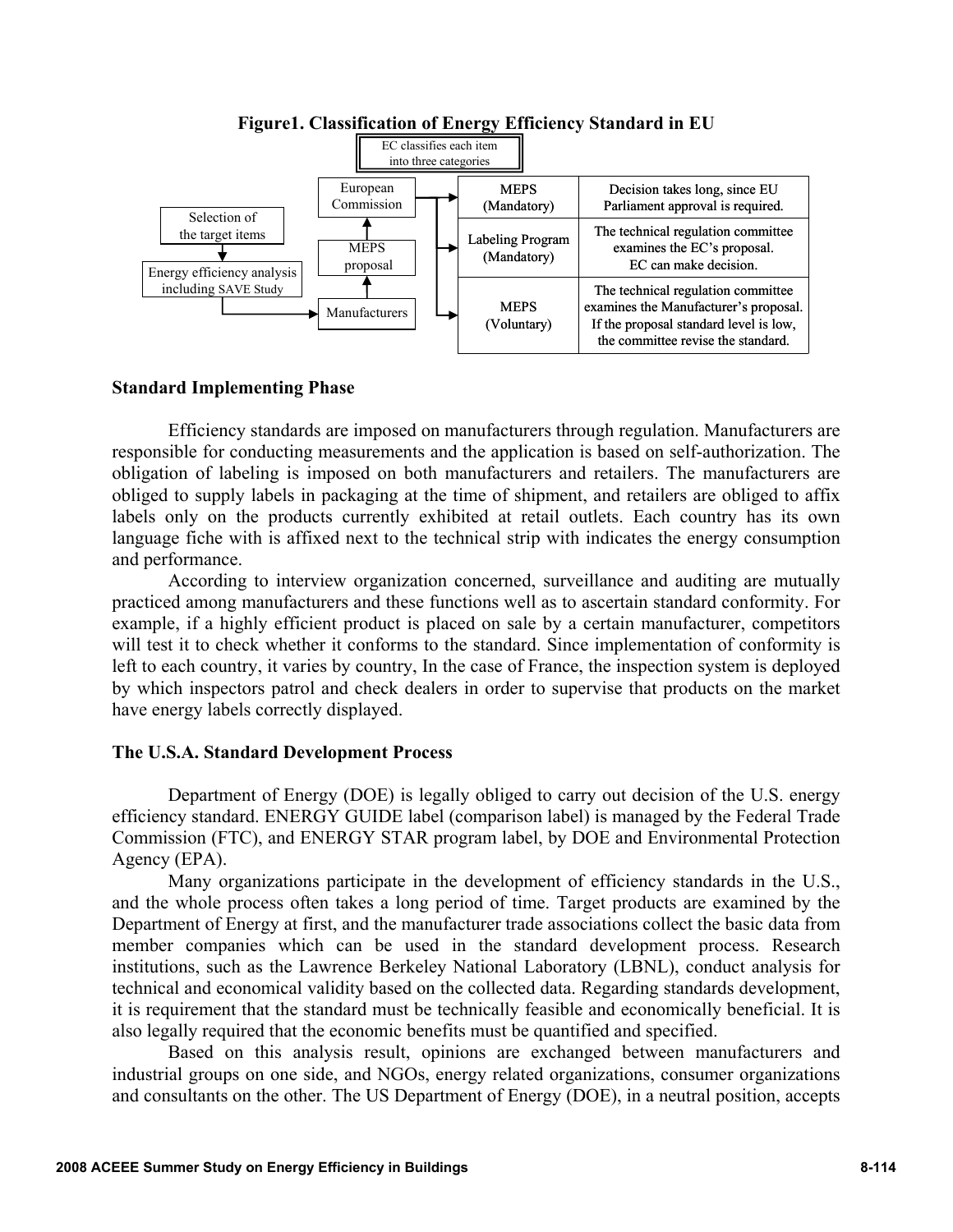and adopts the results which are collected as a result of these deliberations. The final outcome from the standards development process is published in the official government gazette each time as a notice of proposed rule making, and is reexamined after receiving public comments. It is reexamined two more time before the last notification, which results in substantial work load. Although this whole process is complicated, it is defined in this way by law. It usually takes three years until notification, and the whole process can sometimes take up to twelve years.

Although the Department of Energy is expected to cover all products, it has omitted new standards development recent years. It became difficult to develop new standards of two or more items simultaneously because of budget and resource restrictions and the complicated and timeconsuming procedure required. An environmental group filed a lawsuit against this embarrassing condition. This triggered an acceleration of the process. Namely, the Department of Energy (DOE) is now obliged to decide upon a standard within a fixed period and if an agreement is reached between manufacturers and other parties, including NGOs, the proposal is sent to congress for legislation without the need for the remaining steps which made the process long and complicated.

#### **Standard Implementation Phase**

In respect of the compliance with efficiency standards, manufacturers are responsible to measure their own products, and self-authorization is admitted as in EU. It is also audited by mutual inspection of the manufacturers on whether the products comply with the standard. The government is not so active with respect to conformity checking or monitoring. Nevertheless, it is rare for manufacturers to fail requirements as the procedure in this case and the associated consequences for non compliance are substantial.

As for the ENERGY GUIDE label, which is a mandatory system, regulation about affixing labels is prescribed, accompanied by punitive clause applicable for any violation. The display of labels varies between products – many are not affixed. It is because the number of staff and the budget amount of FTC in charge are insufficient to examine an observance situation and supervise them if necessary. However, it is expected that these problems are reexamined and management will be strengthened.

In contrast, ENERGY STAR label, which is a voluntary labeling system, has strong links with manufacturers, retailers, the electric power utilities and the states, and is used widely for promotions. Since it has both human and financial resources for this program, Environmental Protection Agency (EPA) can check directly whether and how labels are affixed in the retail store, which leads to success in appropriate management of labeling program.

Recently the minimum efficiency standards and Energy Star are using a common basis for assessment for some products. It is a policy, which guides the whole market efficient by pulling up the efficiency standard to that of Energy Star in several years. This benefits manufacturers too, since future standard revisions can be predicted.

#### **Canada Standard Developing Process**

Based on the result of energy consumption analysis and economical analysis, Natural Resources Canada (NRCan) decides upon energy efficiency standard for each product, after consultation with stakeholders such as state governments, the territory governments, product manufacturers and consumers. Advice and assistance provided by these organizations is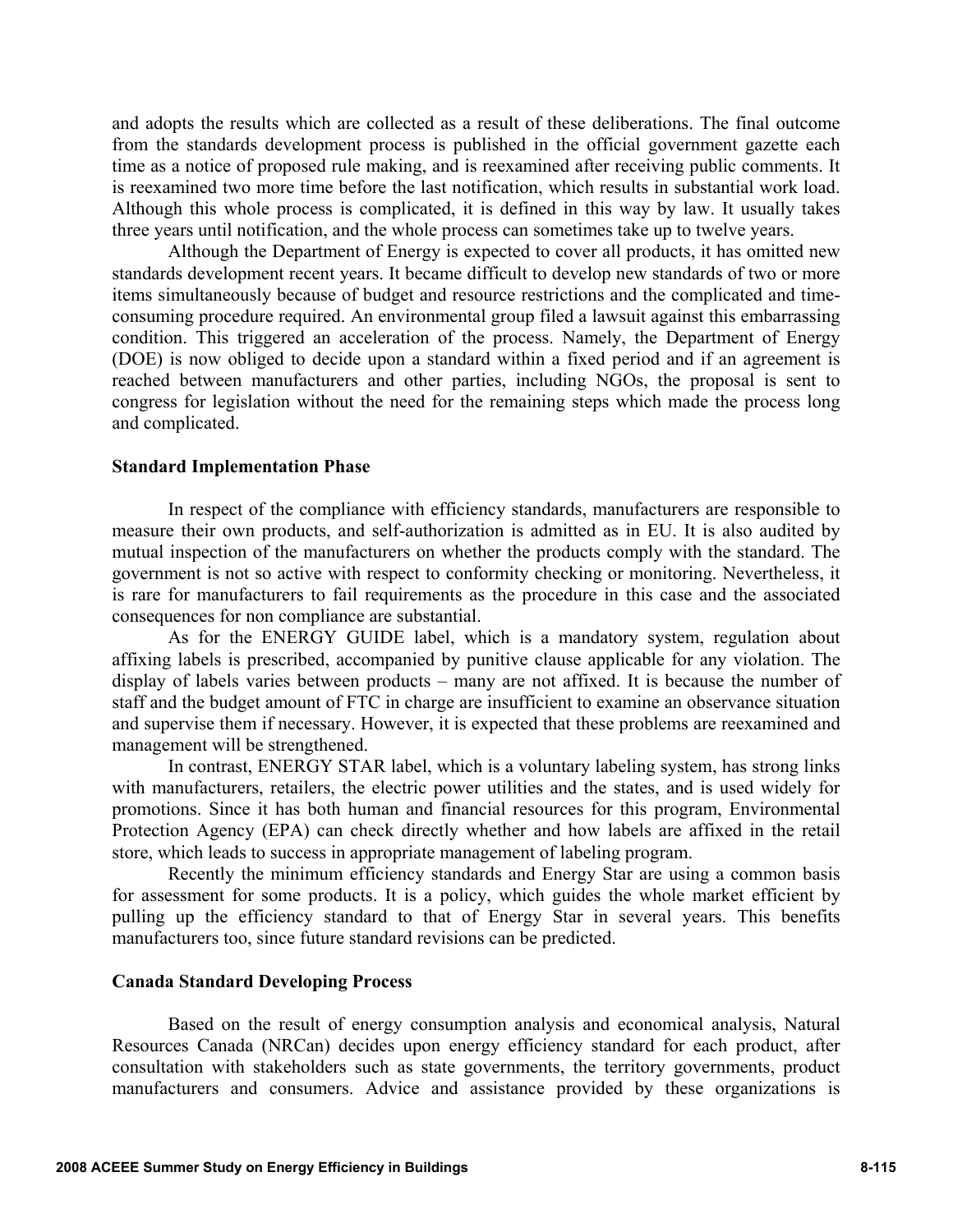indispensable for program development and efficient implementation is possible through private sector cooperation with the government and through sharing of knowledge and information.

Compared with the U.S., standards development process is simple. In Canada, a notification provided in the first step, in contrast to the U.S., which examines a draft three timetables. However, since Canada has only few manufacturers, coordination industry stakeholders is simpler and the level of detailed investigation required in the U.S. is rarely required in Canada. As part of the first step, investigations are conducted to examine whether a product should be chosen for standards development, and a proposed level is prepared in the second step. In the case of the U.S., the reexamination work is conducted in this stage, including a call for public comments, but the approval at a cabinet meeting precedes reexamination in Canada. After approved at a cabinet meeting, public comments are sought, and the result corrected in response to comments and is subsequently enforced as a notification.

It typical takes one to one year and half years to develop standard in Canada. Direct negotiation may take place with manufacturers and industry groups during the drafting stage. The flow of a standard preparing procedure is shown in a following figure.





Source: [NRCan] Office of Energy Efficiency (2007)

#### **Standard Implementation Phase**

In Canada, all products must be certified by an approved certification organization, and the results are submitted to obtain a verification mark. A product registration system has been adopted in Canada, and data on all models is put into a database. Data on imports is reported to customs and tracked. Efforts are focused on customs since many products are imported. For this reason, NRCan can track all the models of product currently sold in Canada.

NRCan conducts investigations every two or three years to compare registered data with the data of the energy efficiency displayed on the product currently sold at the market. It can be said that the attestation system at the time of product registration is functioning effectively in Canada.

#### **China Standard Development Process**

The minimum energy performance standard (MEPS) and the standard of energy efficiency label are developed, taken lead by China National Institute of Standardization (CNIS)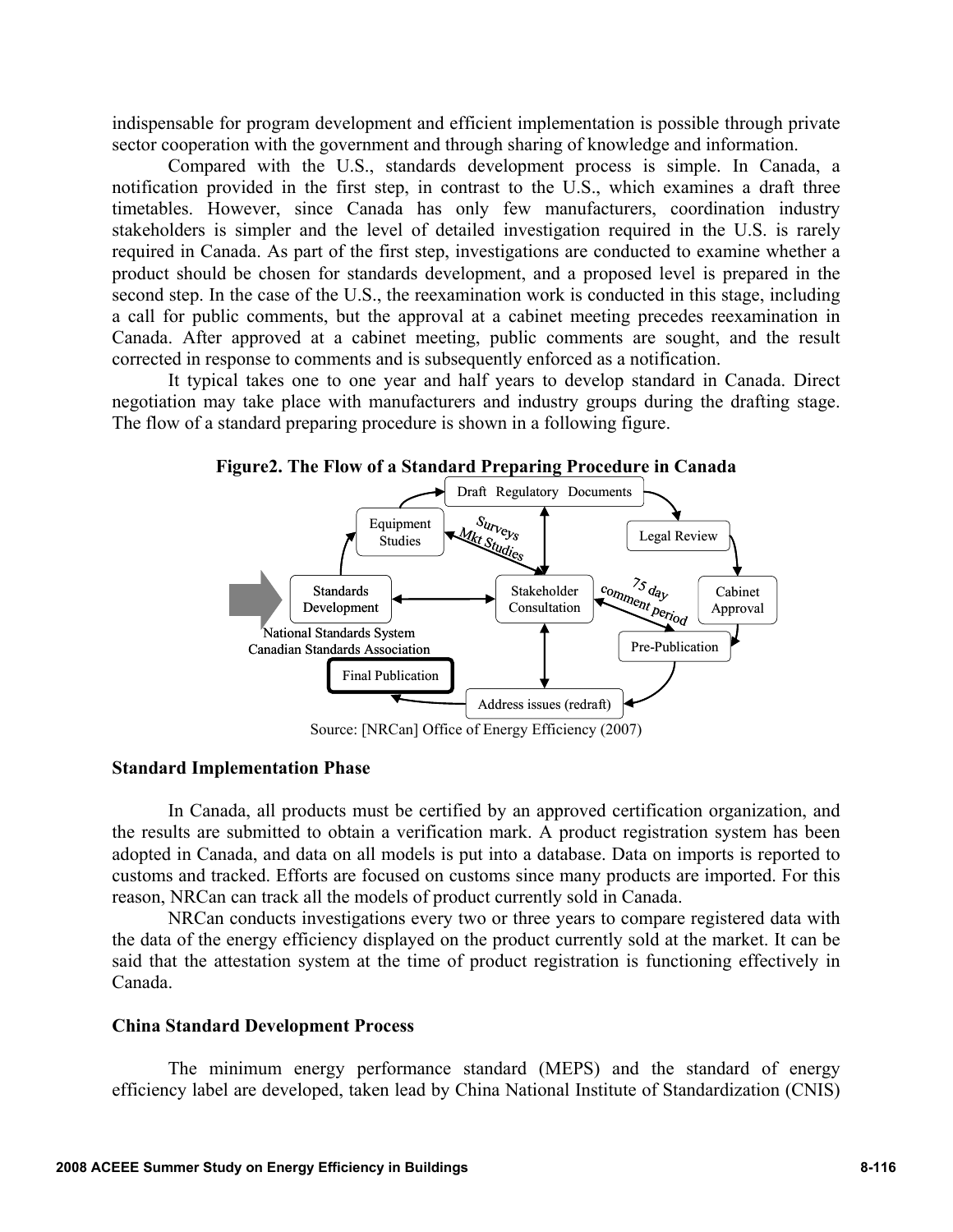under the National Standardization Administration Committee (SAC) affiliating with State Administration of Quality, Supervision, Inspection and Quarantine (AQSIQ). AQSIQ takes charge of their operation management.

The analytical data for new or revised standards is collected from China Standard Attestation Center (CSC), registration center, etc. based on the measurement data of manufacturers or testing bodies. A number of experts teams are used to develop standards, including various Technical Committees (TC) and department technical committees (SC), who conduct evaluation analysis in cooperation with AQSIQ. TC and SC are organized by inviting academic experts as committee members from manufacturers, the certification authority, testing bodies, consultants, consumer organizations, etc. The standard proposal, as discussed by TC or SC, is reported to the National Standardization Administration Committee (SAC) via the China National Institute of Standardization (CNIS), after deliberation in the form of public comments.

On the other hand, a China Standard Attestation Center (CSC) conducts the standard development and operation management of target products of voluntary labeling programs. CSC decides upon the basic standard of a labeling program independently, by making analysis and evaluation of market data, pursuant to the regulation of a country, and based upon standards of industries. It is deliberated with companies and industry groups. The technical data of CSC sometimes serves as a reference to developing MEPS.





#### **Standard Implementation Phase**

Manufacturers or the contractors who import products to China are obliged to observe the GB (Guo jia Biao zhun) standard as the national product standard (along with any performance requirements) and to display the energy efficiency labels. Performance of products, such as quality and the energy efficiency, are confirmed to comply with GB standard through the results of their own company's testing or examination by public test body. When applying for the energy-saving attestation label, which is voluntary scheme, it is obligatory to have products examined by the testing body which is endorsed by the government.

The GB standard system has a regulation with respect of the sampling of a product for compliance. The examination of three samples or more is required at the time of new products release or when there is a design change of existing products. Even when there is no change of existing products, a regime of a random inspection is imposed, and a random inspection is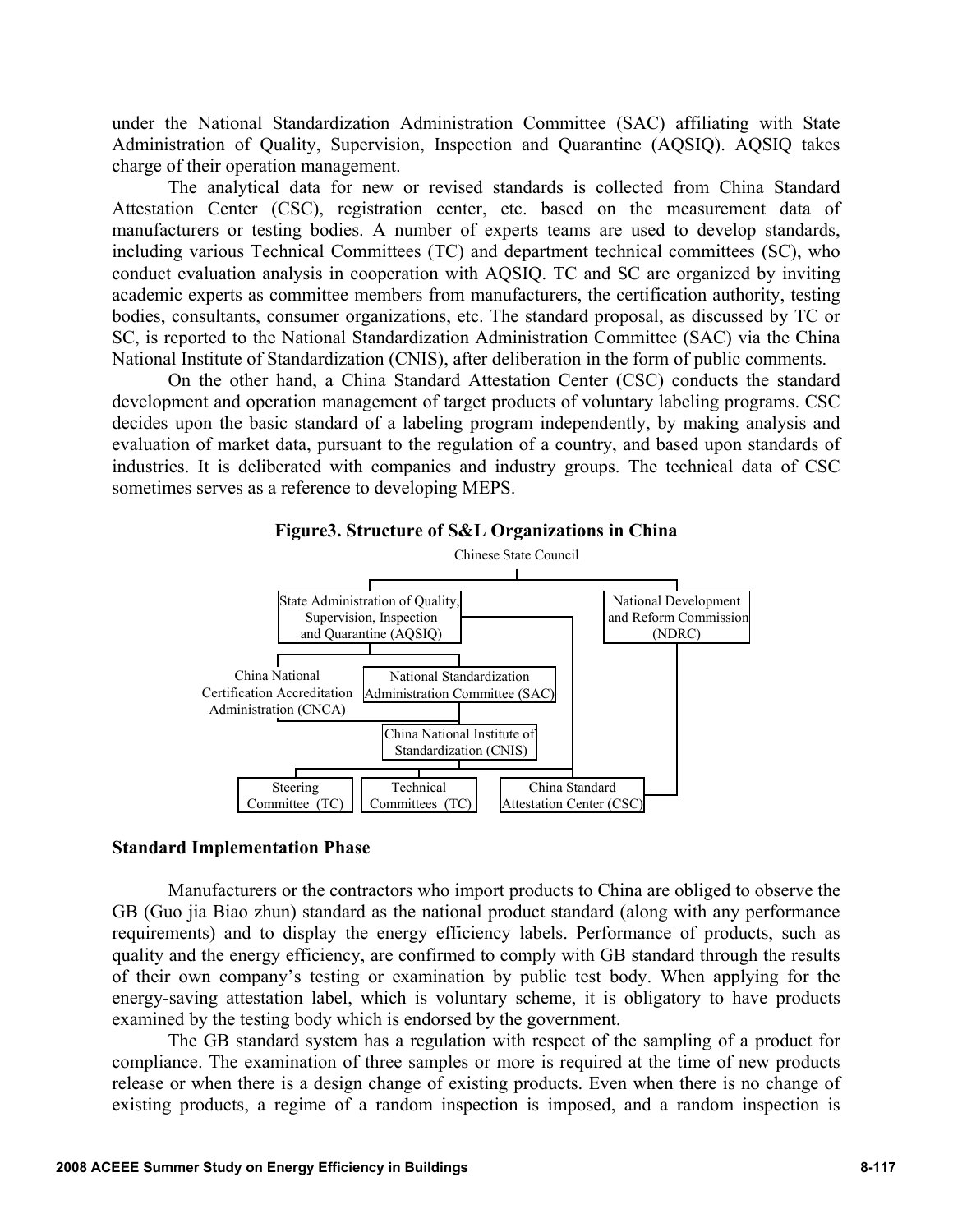carried out at least once a year. If false claims regarding the compliance energy efficiency standards have been made, punitive clause can be applied. For compliance breaches, sometimes name of the company is announced in publicly.

Minimum Energy Performance Standard (MEPS) are reexamined at the same time that the GB standard is revised, as required, to reflect the trends in the market. China State Bureau of Technical Supervision, which belongs to SAC, develops the GB standard. At present, reexamination and revision are conducted frequently. The GB standards harmonize with international standards of ISO (International Standardization Organization) and IEC (International Electro-technical Commission) in many cases

With regard to implementation of efficiency standards, the main issues facing China are as follows;

- The system of laws and regulations requires further work,
- Punitive clause does not generally have sufficient effect,
- Market research is inadequate,
- Public relations and education system for manufactures and contractors are still inadequate.

Currently, the various systems are being reviewed in order to increase their effectiveness, and review of successful examples is being undertaken, including the West and Japan.

#### **South Korea Standard Developing Process**

In South Korea, the Korean Energy Management Corporation (KEMCO), which has been appointed by the Ministry of Knowledge Economy (MKE), is responsible for the development of efficiency Standards, along with the policy development, implementation and management of Korea's energy labeling program.

KEMCO commissions the government endorsed testing bodies (9 Labs including Korea Testing Laboratory) to collect data to support the development of efficiency standards. The testing body, which receives requests with regard to specific products, collects data from the manufacturers. This data, along with sales information, is used to develop sales weighted efficiency data which reflects the mixture of products purchased in the market. An efficiency standard proposal is developed by undertaking a statistical analysis of the product data.

The standard proposal development is lead by KEMCO, who consults with the government endorsed testing body, which conducts preliminary surveys (collection of data, efficiency standard preparation, etc.) and also offers technical support, together with manufacturers and academic experts for each product. A standards proposal is submitted to the committee established by KEMCO, and is finalized in consultation with manufacturers and academic experts, after taking future technology trends into consideration.

 The final proposal is recommended to MKE via KEMCO, and is approved and implementation after the deliberations of a governmental rule administration committee.

#### **Standard Implementation Phase**

Manufacturers and manufactured goods importers (distributors excluded) are required to measure the efficiency of energy use, the energy consumption, and the energy efficiency grade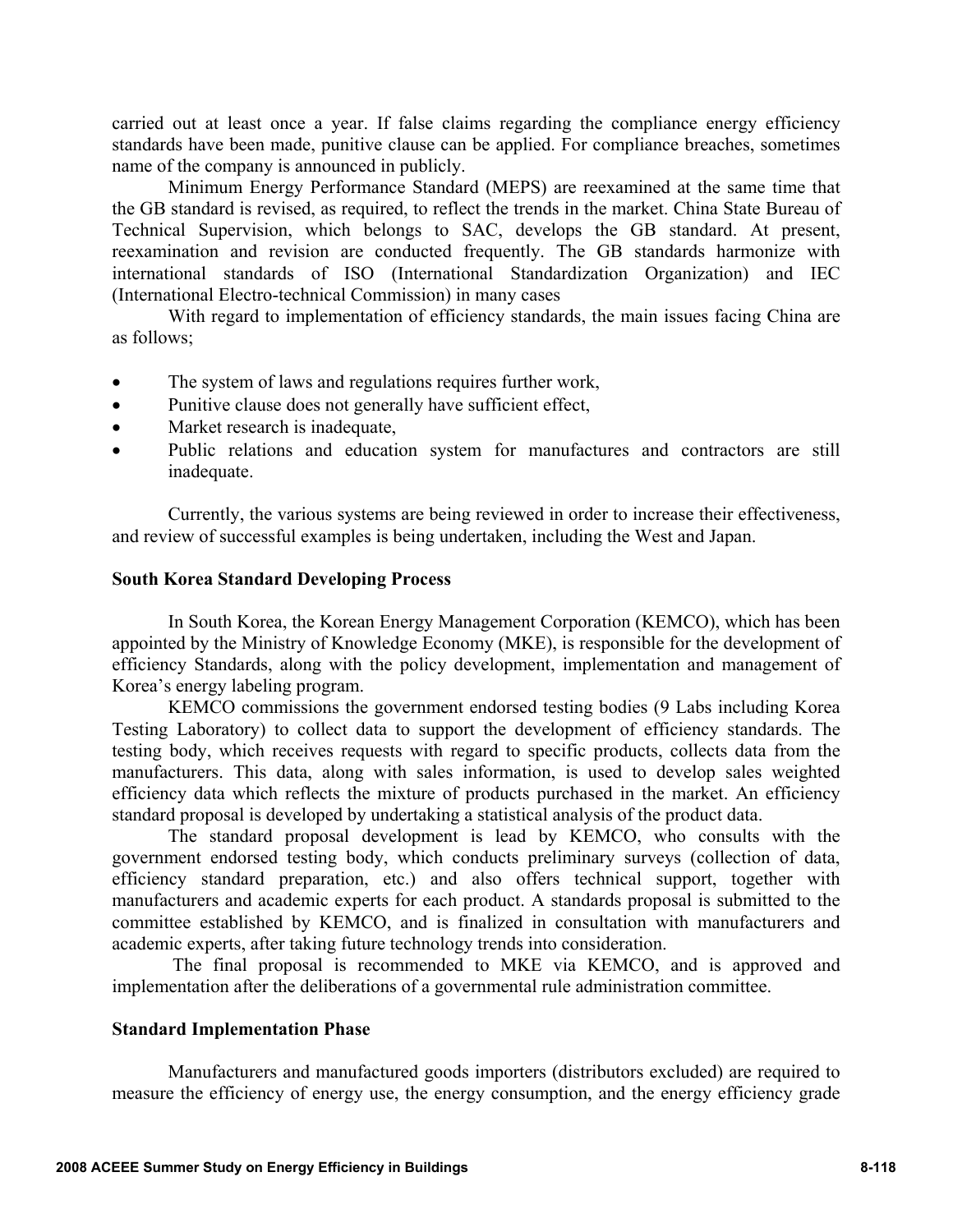with testing bodies, as well as display (affix) energy labels to products supplied to market. The performance tests for standards conformity must be conducted by the testing body that has been endorsed by the government. Although manufacturers may undertake their own standard conformity tests and do so for several specified products, the number of manufacturers who have test equipment and approval to do this at present is only two. Manufacturers register products and supply the test results together with other specified information to KEMCO through Internet.

In order to verify standards compliance, KEMCO purchases products randomly in the market, and requests their examination by the testing body. The testing body reports the performance test result to KEMCO. When the result deviates from the requirements, KEMCO issues directions to the manufacturer to rectify the problem. Fixed monitoring is carried out every year, and in addition irregular monitoring is also carried using market research and the information from consumer organizations where possible.

#### **Japan Standard Developing Process**

The target products specified by the Top Runner standard are appliances which are common in the home, which use to have a significant consumption of energy, and whose improvement in efficiency is especially required. Within this framework, target products are selected by the Energy Efficiency Standards Subcommittee (EESS) that belongs to the Ministry of Economy, Trade and Industry (METI). EESS is constituted by representatives of academic experts, manufacturers, labor unions, and consumer organizations.

A proposal of Standard Value level is examined by the Evaluation Standard Subcommittee (ESS) under EESS for each type of machinery and equipment. The data used to develop a Standard Value proposal is measured and collected by the manufacturers, and is submitted to ESS. The data is analyzed by product classification, and the efficiency level of Top Runner products currently on the market is examined. Simultaneously, examination is also focuses on future technical development possibilities and the influence of the standard proposal on the price of appliances. A Top Runner standard proposal is then determined, taking into account the potential for further technical development and the efficiency of Top Runner products.

Public comment is sought, and after considering feedback, the final Standard Value proposal is determined by the Evaluation Standard Subcommittee. It is then reported to the Energy-Saving Standard Sectional Meeting and deliberated. It is formally implemented as a Top Runner standard after approval in Parliament.

#### **Standard Implementation Phase**

Manufacturers are responsible for measurement themselves and submit reports to the government about conformity with the standard, together with the volume of product shipments. Standard conformity is ascertained by the mutual surveillance among manufacturers and surveillance by consumer organizations, researchers and mass media. Although the government is required to undertake shop front investigation to assess whether labels are affixed on products, there is little activity in this area.

Although false statements by manufacturers have not been reported so far, there was a case that the value reported by manufacturers was different to the actual measurement value because of a difference of the measurement method. As for refrigerators, which are a good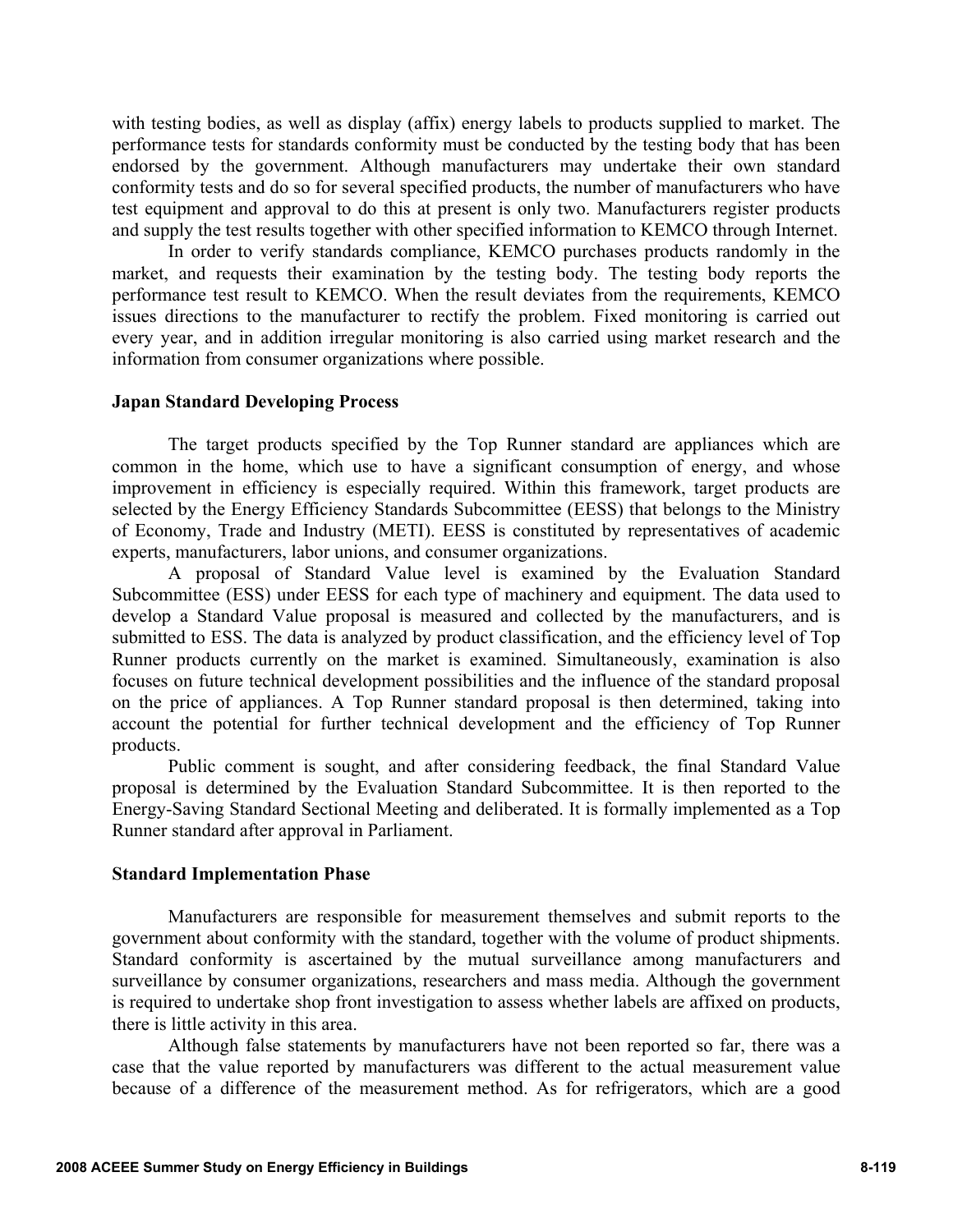example of measurement method differences, the measuring method of JIS (Japanese Industrial Standards) was revised so that it became closer to an actual use condition (door openings and food loads). Recently, the evaluation of air-conditioner efficiency has been discussed with particular reference to laboratory measurements and how these differ from that of actual use.

Regarding the revision of a Standard Value, it is also necessary to re-investigate thoroughly efficiency standards in force in foreign countries. It is characteristic of the Top Runner system adopted in Japan that existing energy efficiency targets can be just replaced with the efficiency level of the most efficient product currently on the market, which is the Top Runner level at that moment. This makes the standard revision quite simple.

## **Conclusion**

 Based on the comparative analysis among countries (or regions), the important issues are pointed out for developing process of energy efficiency standards.

1. Energy Saving:

Target items should be selected in view of their nationwide energy saving effect by standard setting. Though MEPS scheme is mostly employed, Top runner scheme would be more effective for rapid improvement in nationwide energy efficiency.

2. Technological feasibility and cost reasonability for meeting the standards

In order to make the MEPS scheme work, the standard level should be technologically feasible and the cost should be reasonable. The U.S law stipulates to demonstrate these two points by means of technology-economic analysis.

3. Rational standards

In most of the countries, the standards are specified through deliberation on their reasonability among the government, manufacturers and experts. In Canada, China, Korea and Japan, the government has strong initiative and the standards are formulated quickly. On the other hands, EU and the US take longer time as they emphasize consensus formation among member countries in EU or among stakeholders in the US. Top runner scheme, in which energy performance of the products circulating in the market defines standards, can shorten the period until standards development.

4. Market adaptability of standards

For the sake of effectiveness, the standards scheme should be flexible so that it can quickly follow market transformation. In EU which requires congressional approval on standard development and in the US which stipulates twice revision from draft standards, longer period for standards development has been one of the critical issues for effectiveness. However, actions to shorten this period are currently taken. It would be important to strike balance between rationality of standard levels and flexibility of standard scheme towards market.

In addition, there are two types of standard certification methodology:

- Self-certification: manufacturers check whether products meet the standards.
- Third-party certification: The third-party institute measures energy performance and certifies or manufacturers submit self-measured data to the third-party institute.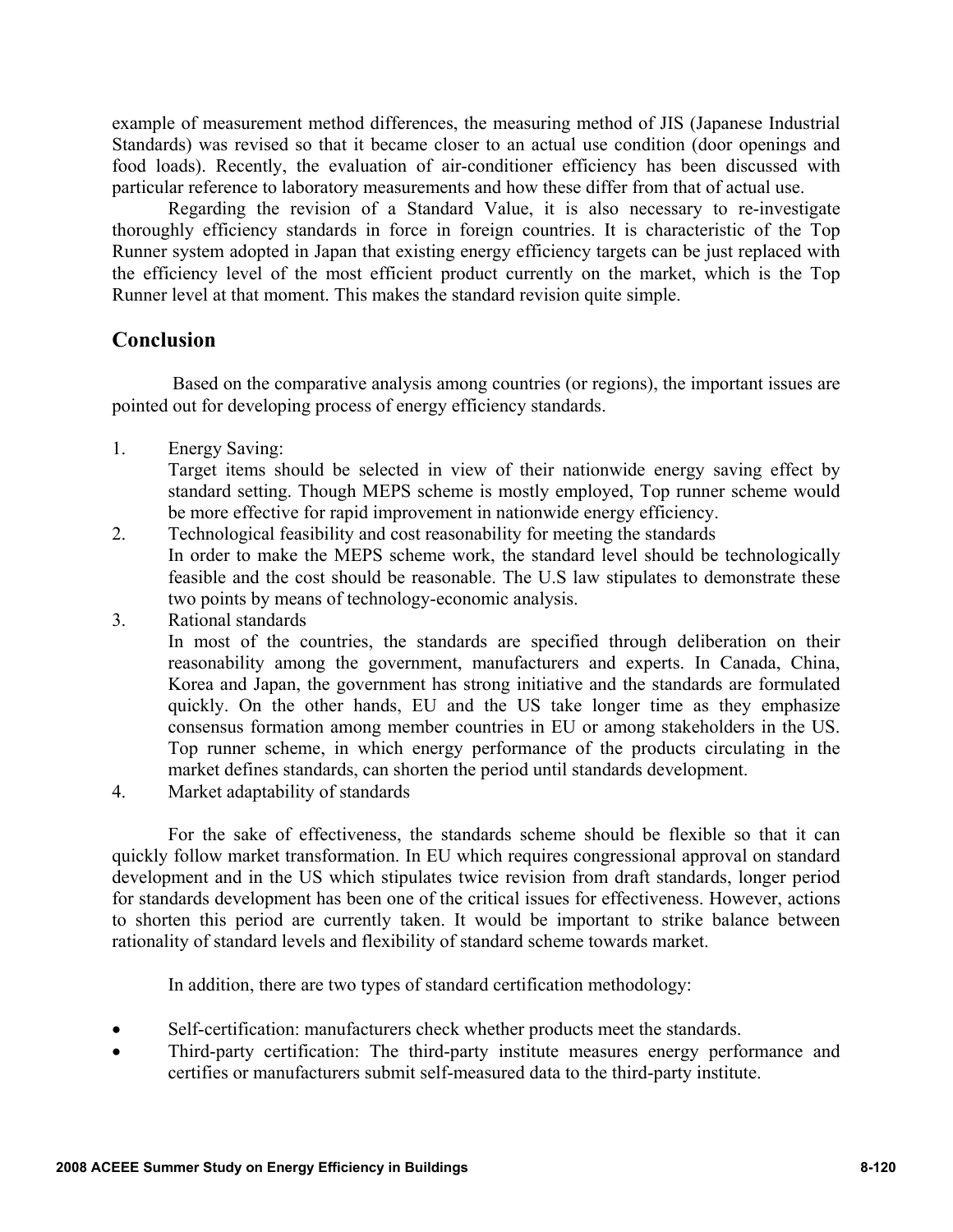Since manufactures conducts mutual verification in both case, it would be reasonable to certify mandatory standards by self-certification and voluntary standards by third-party certification. If the market is mature, voluntary standards can also be economically certified by self-certification.

### **Acknowledgement**

We would like to thank following organizations that contributed valuable information on the subject.

International Energy Agency (EU), French Environment and Energy Management Agency (EU), European Commission Directorate-General Energy and Transport (EU), Department for Environment, Food and Rural Affairs Ashdown House (EU), Bundesministerium fur Wirtschaft (EU), Joint Research Centre (EU), Collaborative Labeling and Appliance Standards Program (U.S.A.), Association Of Home Appliance Manufacturers (U.S.A.), Natural Resources Defense Council (U.S.A.), Lawrence Berkeley National Laboratory (U.S.A.), California Energy Commission (U.S.A.), Department of Energy (U.S.A.), American Council for an Energy Efficient-Economy (U.S.A.), Natural Resources Canada (Canada), Certification and Accreditation Administration of the People's Republic of China (China), China National Institute of Standardization (China), China Standard Certification Center (China), Korea Testing Laboratory (Korea) and Korea Energy Management Corporation (Korea)

### **References**

- Bertoldi, P. 2006. *EU Energy Law Volume III EU Environmental Law: Energy Efficiency and Renewable Energy Sources.* Leuven BELGIUM: Claeys & Casteels
- China National Institute of Standardization. 2007. "China's Energy Efficiency Standards and Energy Label". Personal communication. 24 January.
- Collaborative Labeling and Appliance Standards Program. *Worldwide Summary of S&L Programs.* http://www.clasponline.org/worldwide.php.
- COMMISSION OF THE EUROPEAN COMMUNITIES. 2006. *Action Plan for Energy Efficiency, SEC(2006)1173*

Energy Conservation Center, Japan. 2008. *Top Runner Program REVISED EDITION/JAN 2008.* http://www.eccj.or.jp/top\_runner/index.html

### ENERGY POLICY ACT OF 2005. 2005. USA:PUBLIC LAW 109-58

- ENERGY STAR website. *ENERGY STAR Qualified Products*. http://www.energystar.gov/index.cfm?fuseaction=find a product.
- European Commission. Eco-design of Energy-Using Products. http://ec.europa.eu/energy/demand/legislation/eco\_design\_en.htm